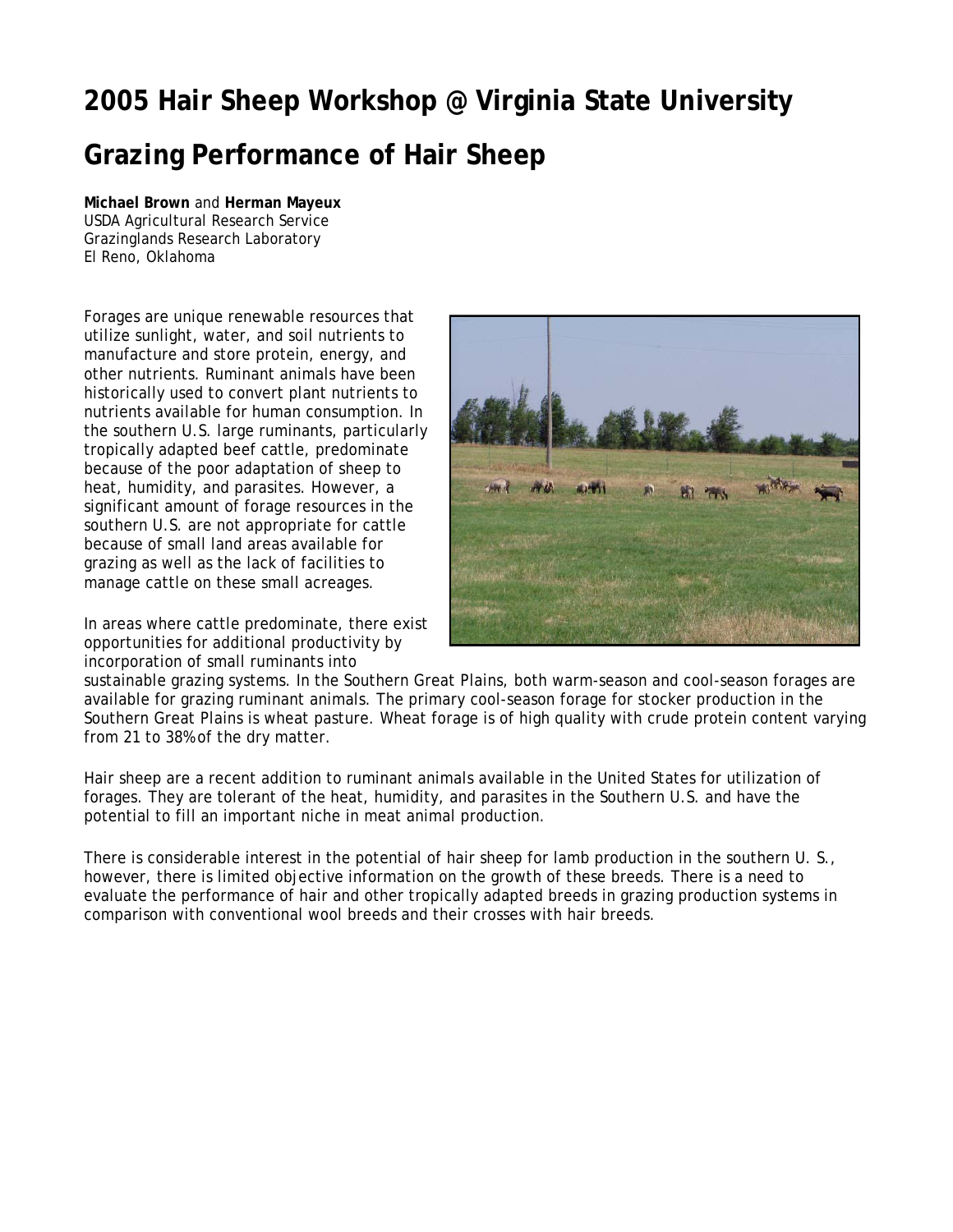

Consequently, this research (1) evaluated the performance of tropically-adapted breeds and their crosses with wool breeds as stockers and in drylot, and (2) determined the relationship of genetic effects observed in crossbreeding systems (hybrid vigor and breed effects) to postweaning management.

Purebred and crossbred lambs from three crossbreeding plans (140 Dorset-St. Croix, 80 Rambouillet-Gulf Coast, 78 Katahdin-Suffolk) and 100 lambs from a terminal-cross mating plan (Suffolk rams mated to Dorset, St. Croix, and reciprocal-cross ewes) were used to evaluate postweaning grazing performance of traditional meat breeds and tropically-adapted breeds of sheep. Tropically adapted breeds generally had lower postweaning performance than wool breeds in both grazing and drylot management **(Figure 1)**. Tropically adapted x wool breed lambs were generally intermediate between the parental purebreds. Exceptions occurred in the summer grazing trial with the Katahdin x Suffolk diallel where purebred Katahdins and Suffolks were comparable in gain on bermudagrass and there was an indication of hybrid vigor for drylot average daily gain and possibly grazing average daily gain **(Figure 2)**.